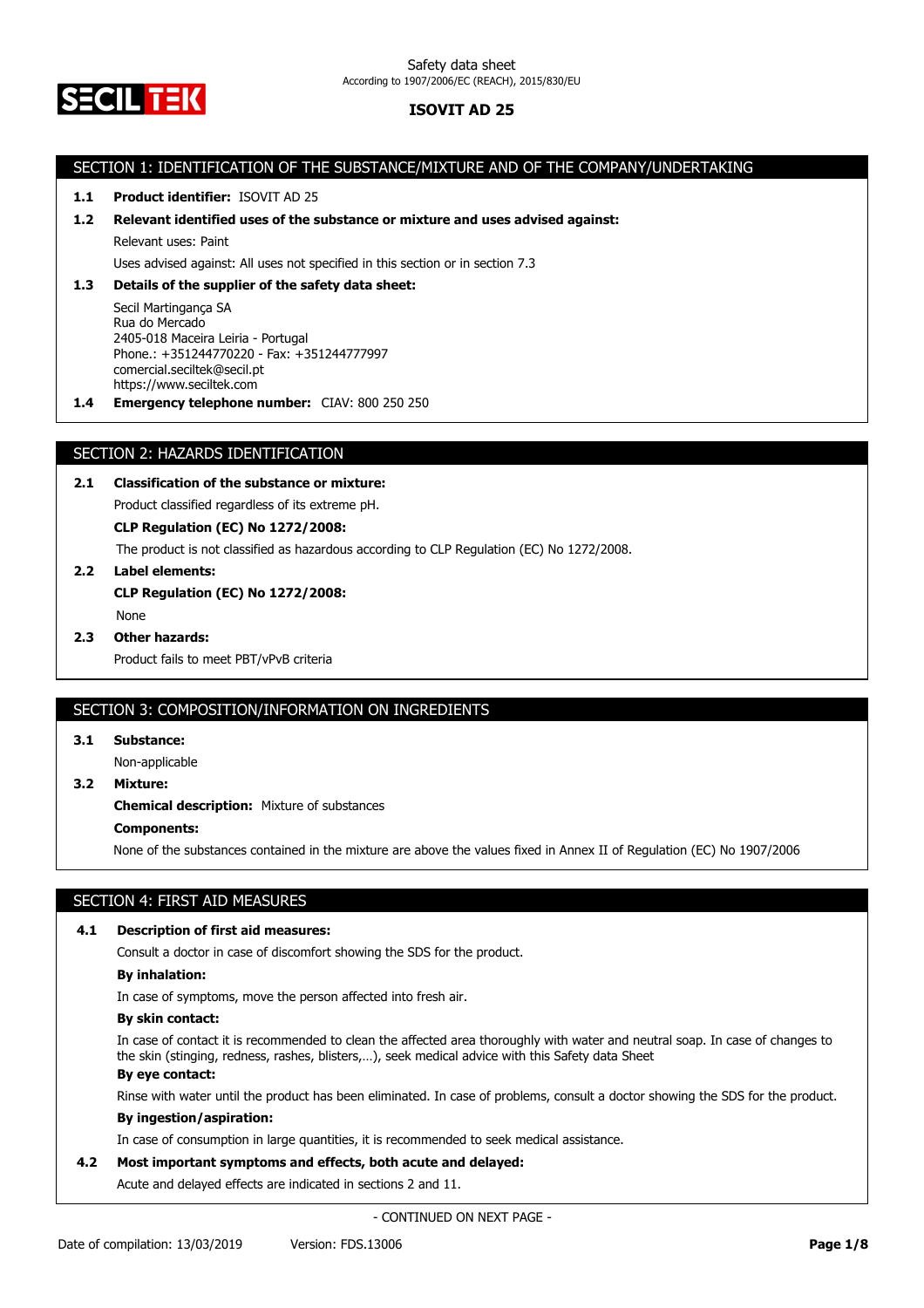

# SECTION 4: FIRST AID MEASURES (continued)

### **4.3 Indication of any immediate medical attention and special treatment needed:**

Non-applicable

# SECTION 5: FIREFIGHTING MEASURES

### **5.1 Extinguishing media:**

Product is non-flammable, with a low risk of fire due to the flammabliity characteristics of the product in normal conditions of storage, handling and use. In the case of the existence of sustained combustion as a result of improper handling, storage or use any type of extinguishing agent can be used (ABC Powder, water,...)

### **5.2 Special hazards arising from the substance or mixture:**

Due to its non-flammable nature, the product does not present a fire risk under normal conditions of storage, handling and use.

### **5.3 Advice for firefighters:**

Depending on the magnitude of the fire it may be necessary to use full protective clothing and self-contained breathing apparatus (SCBA). Minimum emergency facilities and equipment should be available (fire blankets, portable first aid kit,...) in accordance with Directive 89/654/EC.

#### **Additional provisions:**

Act in accordance with the Internal Emergency Plan and the Information Sheets on actions to take after an accident or other emergencies. Eliminate all sources of ignition. In case of fire, cool the storage containers and tanks for products susceptible to combustion, explosion or BLEVE as a result of high temperatures. Avoid spillage of the products used to extinguish the fire into an aqueous medium.

# SECTION 6: ACCIDENTAL RELEASE MEASURES

### **6.1 Personal precautions, protective equipment and emergency procedures:**

Isolate leaks provided that there is no additional risk for the people performing this task.

### **6.2 Environmental precautions:**

This product is not classified as hazardous to the environment. Keep product away from drains, surface and ground water.

#### **6.3 Methods and material for containment and cleaning up:**

It is recommended:

Absorb the spillage using sand or inert absorbent and move it to a safe place. Do not absorb in sawdust or other combustible absorbents. For any concern related to disposal consult section 13.

## **6.4 Reference to other sections:**

See sections 8 and 13.

# SECTION 7: HANDLING AND STORAGE

#### **7.1 Precautions for safe handling:**

A.- Precautions for safe manipulation

Comply with the current legislation concerning the prevention of industrial risks. Keep containers hermetically sealed. Control spills and residues, destroying them with safe methods (section 6). Avoid leakages from the container. Maintain order and cleanliness where dangerous products are used.

B.- Technical recommendations for the prevention of fires and explosions

It is recommended to transfer at a slow speed to avoid the creation of electrostatic charges that could affect flammable products. Consult section 10 for conditions and materials that should be avoided.

C.- Technical recommendations to prevent ergonomic and toxicological risks

Do not eat or drink during the process, washing hands afterwards with suitable cleaning products.

D.- Technical recommendations to prevent environmental risks

It is not necessary to take special measures to prevent environmental risks. For more information see subsection 6.2

## **7.2 Conditions for safe storage, including any incompatibilities:**

A.- Technical measures for storage

Minimum Temp.: 5 °C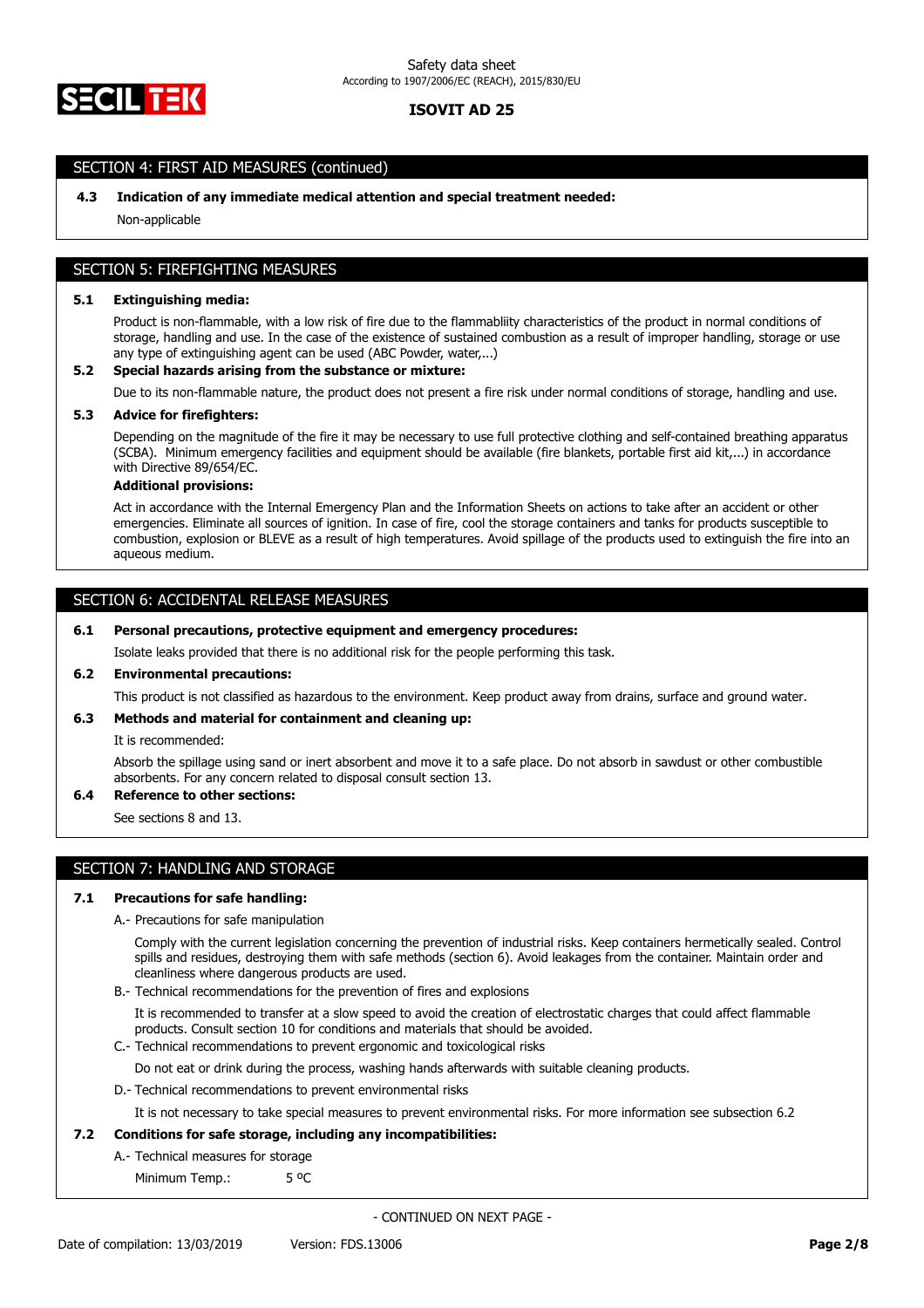

# SECTION 7: HANDLING AND STORAGE (continued)

Maximum Temp.: 30 °C

Maximum time: 6 Months

B.- General conditions for storage

Avoid sources of heat, radiation, static electricity and contact with food. For additional information see subsection 10.5

# **7.3 Specific end use(s):**

Except for the instructions already specified it is not necessary to provide any special recommendation regarding the uses of this product.

# SECTION 8: EXPOSURE CONTROLS/PERSONAL PROTECTION

### **8.1 Control parameters:**

Substances whose occupational exposure limits have to be monitored in the workplace

There are no occupational exposure limits for the substances contained in the product

## **DNEL (Workers):**

Non-applicable

## **DNEL (General population):**

Non-applicable

### **PNEC:**

Non-applicable

## **8.2 Exposure controls:**

A.- General security and hygiene measures in the work place

As a preventative measure it is recommended to use basic Personal Protective Equipment, with the corresponding <<CE marking>> in accordance with Directive 89/686/EC. For more information on Personal Protective Equipment (storage, use, cleaning, maintenance, class of protection,…) consult the information leaflet provided by the manufacturer. For more information see subsection 7.1.

All information contained herein is a recommendation which needs some specification from the labour risk prevention services as it is not known whether the company has additional measures at its disposal.

B.- Respiratory protection

The use of protection equipment will be necessary if a mist forms or if the occupational exposure limits are exceeded.

C.- Specific protection for the hands

| Pictogram                                   | <b>PPE</b>                               | Labelling | CEN Standard | Remarks                                                                                                                                                                                                                                           |
|---------------------------------------------|------------------------------------------|-----------|--------------|---------------------------------------------------------------------------------------------------------------------------------------------------------------------------------------------------------------------------------------------------|
| <b>ANTI</b><br>Mandatory hand<br>protection | Protective gloves against<br>minor risks | CAT       |              | Replace gloves in case of any sign of damage. For<br>prolonged periods of exposure to the product for<br>professional users/industrials, we recommend using<br>CE III gloves in line with standards EN 420:2003+<br>A1:2009 and EN ISO 374-1:2016 |

"As the product is a mixture of several substances, the resistance of the glove material can not be predicted in advance with total reliability and has therefore to be checked prior to the application"

#### D.- Ocular and facial protection

| Pictogram                                                     | <b>PPE</b>                                       | Labelling     | <b>CEN Standard</b>             | Remarks                                                                                                                         |
|---------------------------------------------------------------|--------------------------------------------------|---------------|---------------------------------|---------------------------------------------------------------------------------------------------------------------------------|
| $\langle \nabla \psi \rangle$<br>Mandatory face<br>protection | Panoramic glasses against<br>splash/projections. | <b>CAT II</b> | EN 166:2001<br>EN ISO 4007:2018 | Clean daily and disinfect periodically according to<br>the manufacturer's instructions. Use if there is a<br>risk of splashing. |
| E.- Body protection                                           |                                                  |               |                                 |                                                                                                                                 |

| Pictogram | PPE           | Labelling | CEN Standard | Remarks                                                                                                                                                                                                                                                                          |
|-----------|---------------|-----------|--------------|----------------------------------------------------------------------------------------------------------------------------------------------------------------------------------------------------------------------------------------------------------------------------------|
|           | Work clothing | CAT.      |              | Replace before any evidence of deterioration. For<br>periods of prolonged exposure to the product for<br>professional/industrial users CE III is<br>recommended, in accordance with the regulations<br>in EN ISO 6529:2013, EN ISO 6530:2005, EN ISO<br>13688:2013, EN 464:1994. |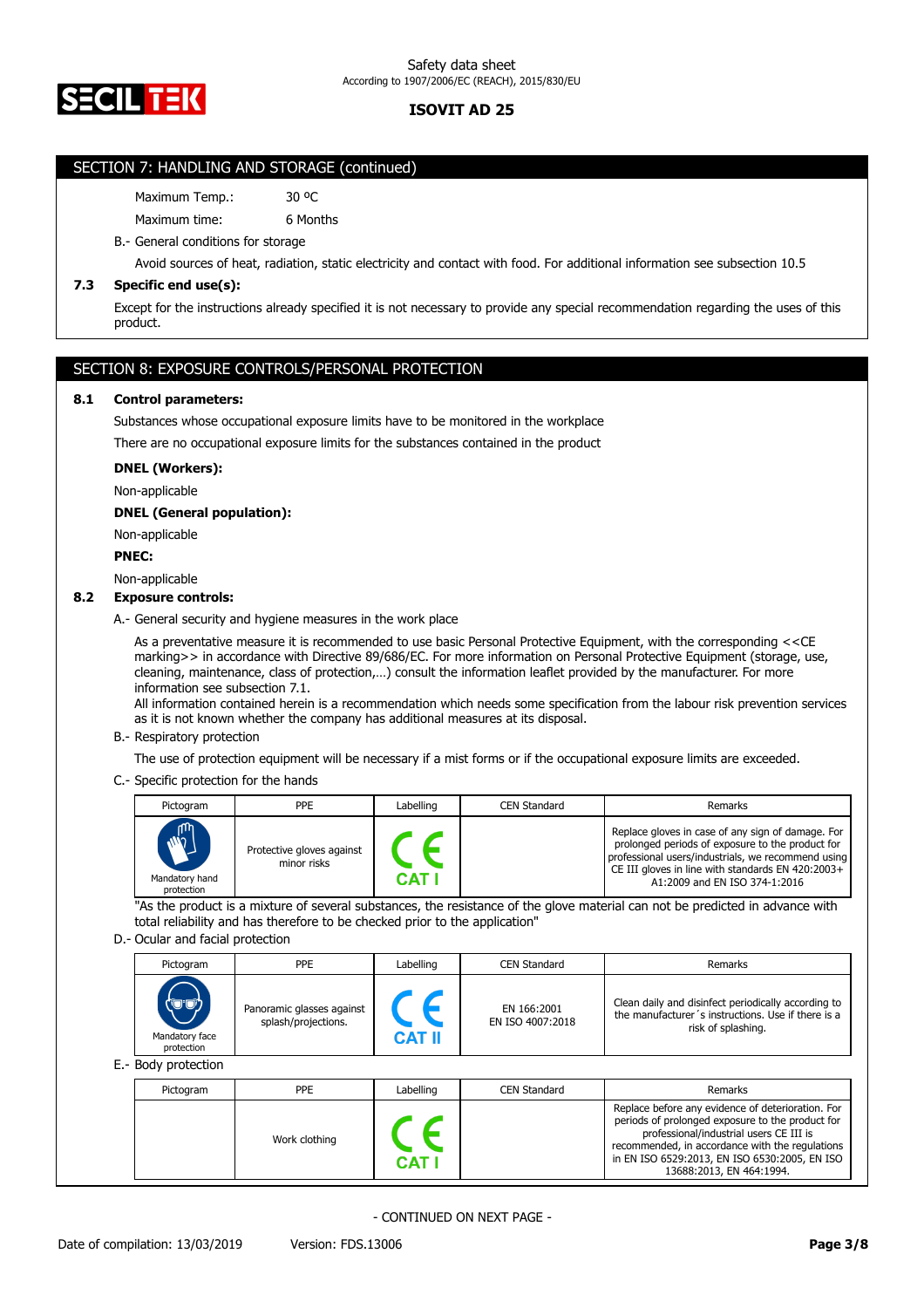

## Safety data sheet According to 1907/2006/EC (REACH), 2015/830/EU

# **ISOVIT AD 25**

|     |                    |                                    | SECTION 8: EXPOSURE CONTROLS/PERSONAL PROTECTION (continued)                                       |                |            |                                                                                                 |                                                                                                                                                                                                                |
|-----|--------------------|------------------------------------|----------------------------------------------------------------------------------------------------|----------------|------------|-------------------------------------------------------------------------------------------------|----------------------------------------------------------------------------------------------------------------------------------------------------------------------------------------------------------------|
|     |                    |                                    |                                                                                                    |                |            |                                                                                                 |                                                                                                                                                                                                                |
|     |                    | Pictogram                          | PPE<br>Anti-slip work shoes                                                                        | Labelling      |            | <b>CEN Standard</b><br>EN ISO 20347:2012                                                        | Remarks<br>Replace before any evidence of deterioration. For<br>periods of prolonged exposure to the product for<br>professional/industrial users CE III is<br>recommended, in accordance with the regulations |
|     |                    |                                    | F.- Additional emergency measures                                                                  | CAT II         |            |                                                                                                 | in EN ISO 20345:2012 y EN 13832-1:2007                                                                                                                                                                         |
|     |                    |                                    | It is not necessary to take additional emergency measures.                                         |                |            |                                                                                                 |                                                                                                                                                                                                                |
|     |                    |                                    |                                                                                                    |                |            |                                                                                                 |                                                                                                                                                                                                                |
|     |                    |                                    | <b>Environmental exposure controls:</b>                                                            |                |            |                                                                                                 |                                                                                                                                                                                                                |
|     |                    |                                    |                                                                                                    |                |            | spillage of both the product and its container. For additional information see subsection 7.1.D | In accordance with the community legislation for the protection of the environment it is recommended to avoid environmental                                                                                    |
|     |                    | <b>Volatile organic compounds:</b> |                                                                                                    |                |            |                                                                                                 |                                                                                                                                                                                                                |
|     |                    |                                    |                                                                                                    |                |            | With regard to Directive 2010/75/EU, this product has the following characteristics:            |                                                                                                                                                                                                                |
|     |                    | V.O.C. (Supply):                   |                                                                                                    | 0,9 % weight   |            |                                                                                                 |                                                                                                                                                                                                                |
|     |                    | V.O.C. density at 20 °C:           |                                                                                                    | Non-applicable |            |                                                                                                 |                                                                                                                                                                                                                |
|     |                    | Average carbon number:             |                                                                                                    | 12             |            |                                                                                                 |                                                                                                                                                                                                                |
|     |                    | Average molecular weight:          |                                                                                                    | 184,4 g/mol    |            |                                                                                                 |                                                                                                                                                                                                                |
|     |                    |                                    |                                                                                                    |                |            |                                                                                                 |                                                                                                                                                                                                                |
|     |                    |                                    | SECTION 9: PHYSICAL AND CHEMICAL PROPERTIES                                                        |                |            |                                                                                                 |                                                                                                                                                                                                                |
| 9.1 |                    |                                    | Information on basic physical and chemical properties:                                             |                |            |                                                                                                 |                                                                                                                                                                                                                |
|     |                    |                                    | For complete information see the product datasheet.                                                |                |            |                                                                                                 |                                                                                                                                                                                                                |
|     | Appearance:        |                                    |                                                                                                    |                |            |                                                                                                 |                                                                                                                                                                                                                |
|     |                    | Physical state at 20 °C:           |                                                                                                    |                | Liquid     |                                                                                                 |                                                                                                                                                                                                                |
|     | Appearance:        |                                    |                                                                                                    |                |            | Not available                                                                                   |                                                                                                                                                                                                                |
|     | Colour:            |                                    |                                                                                                    |                | Colourless |                                                                                                 |                                                                                                                                                                                                                |
|     | Odour:             |                                    |                                                                                                    |                |            | Characteristic                                                                                  |                                                                                                                                                                                                                |
|     |                    | Odour threshold:                   |                                                                                                    |                |            | Non-applicable *                                                                                |                                                                                                                                                                                                                |
|     | <b>Volatility:</b> |                                    |                                                                                                    |                |            |                                                                                                 |                                                                                                                                                                                                                |
|     |                    |                                    | Boiling point at atmospheric pressure:                                                             |                | 175 °C     |                                                                                                 |                                                                                                                                                                                                                |
|     |                    | Vapour pressure at 20 °C:          |                                                                                                    |                | 2300 Pa    |                                                                                                 |                                                                                                                                                                                                                |
|     |                    | Vapour pressure at 50 °C:          |                                                                                                    |                |            | 3164,83 Pa (3,16 kPa)                                                                           |                                                                                                                                                                                                                |
|     |                    | Evaporation rate at 20 °C:         |                                                                                                    |                |            | Non-applicable *                                                                                |                                                                                                                                                                                                                |
|     |                    | <b>Product description:</b>        |                                                                                                    |                |            |                                                                                                 |                                                                                                                                                                                                                |
|     |                    | Density at 20 °C:                  |                                                                                                    |                |            | Non-applicable *                                                                                |                                                                                                                                                                                                                |
|     |                    | Relative density at 20 °C:         |                                                                                                    |                | 1,052      |                                                                                                 |                                                                                                                                                                                                                |
|     |                    | Dynamic viscosity at 20 °C:        |                                                                                                    |                |            | Non-applicable *                                                                                |                                                                                                                                                                                                                |
|     |                    | Kinematic viscosity at 20 °C:      |                                                                                                    |                |            | Non-applicable *                                                                                |                                                                                                                                                                                                                |
|     |                    | Kinematic viscosity at 40 °C:      |                                                                                                    |                |            | Non-applicable *                                                                                |                                                                                                                                                                                                                |
|     | Concentration:     |                                    |                                                                                                    |                | $11 - 13$  | Non-applicable *                                                                                |                                                                                                                                                                                                                |
|     | pH:                | Vapour density at 20 °C:           |                                                                                                    |                |            | Non-applicable *                                                                                |                                                                                                                                                                                                                |
|     |                    |                                    | Partition coefficient n-octanol/water 20 °C:                                                       |                |            | Non-applicable *                                                                                |                                                                                                                                                                                                                |
|     |                    | Solubility in water at 20 °C:      |                                                                                                    |                |            | Non-applicable *                                                                                |                                                                                                                                                                                                                |
|     |                    | Solubility properties:             |                                                                                                    |                | Miscible   |                                                                                                 |                                                                                                                                                                                                                |
|     |                    | Decomposition temperature:         |                                                                                                    |                |            | Non-applicable *                                                                                |                                                                                                                                                                                                                |
|     |                    | Melting point/freezing point:      |                                                                                                    |                |            | Non-applicable *                                                                                |                                                                                                                                                                                                                |
|     |                    |                                    | *Not relevant due to the nature of the product, not providing information property of its hazards. |                |            |                                                                                                 |                                                                                                                                                                                                                |
|     |                    |                                    |                                                                                                    |                |            |                                                                                                 |                                                                                                                                                                                                                |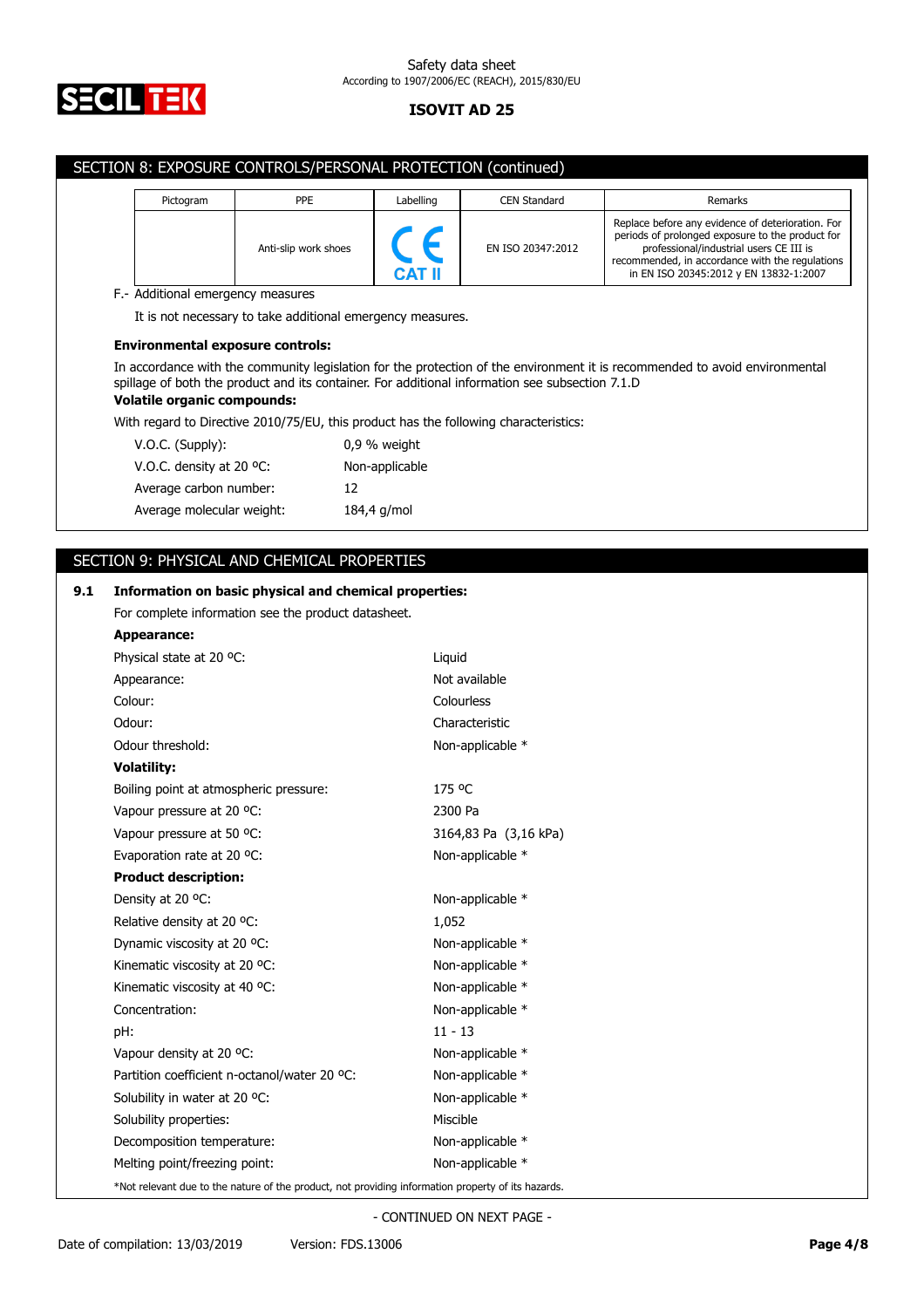

|     | SECTION 9: PHYSICAL AND CHEMICAL PROPERTIES (continued)                                            |                          |
|-----|----------------------------------------------------------------------------------------------------|--------------------------|
|     | Explosive properties:                                                                              | Non-applicable *         |
|     | Oxidising properties:                                                                              | Non-applicable *         |
|     | <b>Flammability:</b>                                                                               |                          |
|     | Flash Point:                                                                                       | Non Flammable $(>60$ °C) |
|     | Flammability (solid, gas):                                                                         | Non-applicable *         |
|     | Autoignition temperature:                                                                          | Non-applicable *         |
|     | Lower flammability limit:                                                                          | Non-applicable *         |
|     | Upper flammability limit:                                                                          | Non-applicable *         |
|     | <b>Explosive:</b>                                                                                  |                          |
|     | Lower explosive limit:                                                                             | Non-applicable *         |
|     | Upper explosive limit:                                                                             | Non-applicable *         |
| 9.2 | <b>Other information:</b>                                                                          |                          |
|     | Surface tension at 20 °C:                                                                          | Non-applicable *         |
|     | Refraction index:                                                                                  | Non-applicable *         |
|     | *Not relevant due to the nature of the product, not providing information property of its hazards. |                          |

# SECTION 10: STABILITY AND REACTIVITY

### **10.1 Reactivity:**

No hazardous reactions are expected because the product is stable under recommended storage conditions. See section 7.

### **10.2 Chemical stability:**

Chemically stable under the conditions of storage, handling and use.

# **10.3 Possibility of hazardous reactions:**

Under the specified conditions, hazardous reactions that lead to excessive temperatures or pressure are not expected.

### **10.4 Conditions to avoid:**

Applicable for handling and storage at room temperature:

| shoc'<br>friction<br>and | .<br>. with air<br>Contac | Increase<br>temperature | Sunlight                       | .<br>Humidity  |
|--------------------------|---------------------------|-------------------------|--------------------------------|----------------|
| No<br>applicable         | applicable<br>Noi         | Not<br>: applicable     | Not<br><sup>.</sup> applicable | Not applicable |
|                          |                           |                         |                                |                |

## **10.5 Incompatible materials:**

| Acids                 | Water                          | materials<br>Oxidisina | Combustible materials | Others                         |
|-----------------------|--------------------------------|------------------------|-----------------------|--------------------------------|
| strong acids<br>Avoid | applicable <sup>.</sup><br>Not | * applicable<br>Not    | Not applicable        | . annlicable<br>Noi<br>шлисаин |

### **10.6 Hazardous decomposition products:**

See subsection 10.3, 10.4 and 10.5 to find out the specific decomposition products. Depending on the decomposition conditions, complex mixtures of chemical substances can be released: carbon dioxide (CO2), carbon monoxide and other organic compounds.

# SECTION 11: TOXICOLOGICAL INFORMATION

### **11.1 Information on toxicological effects:**

LD50 oral > 2000 mg/kg (rat)

### **Dangerous health implications:**

In case of exposure that is repetitive, prolonged or at concentrations higher than the recommended occupational exposure limits, adverse effects on health may result, depending on the means of exposure:

- A- Ingestion (acute effect):
	- Acute toxicity : Based on available data, the classification criteria are not met
	- Corrosivity/Irritability: Based on available data, the classification criteria are not met
- B- Inhalation (acute effect):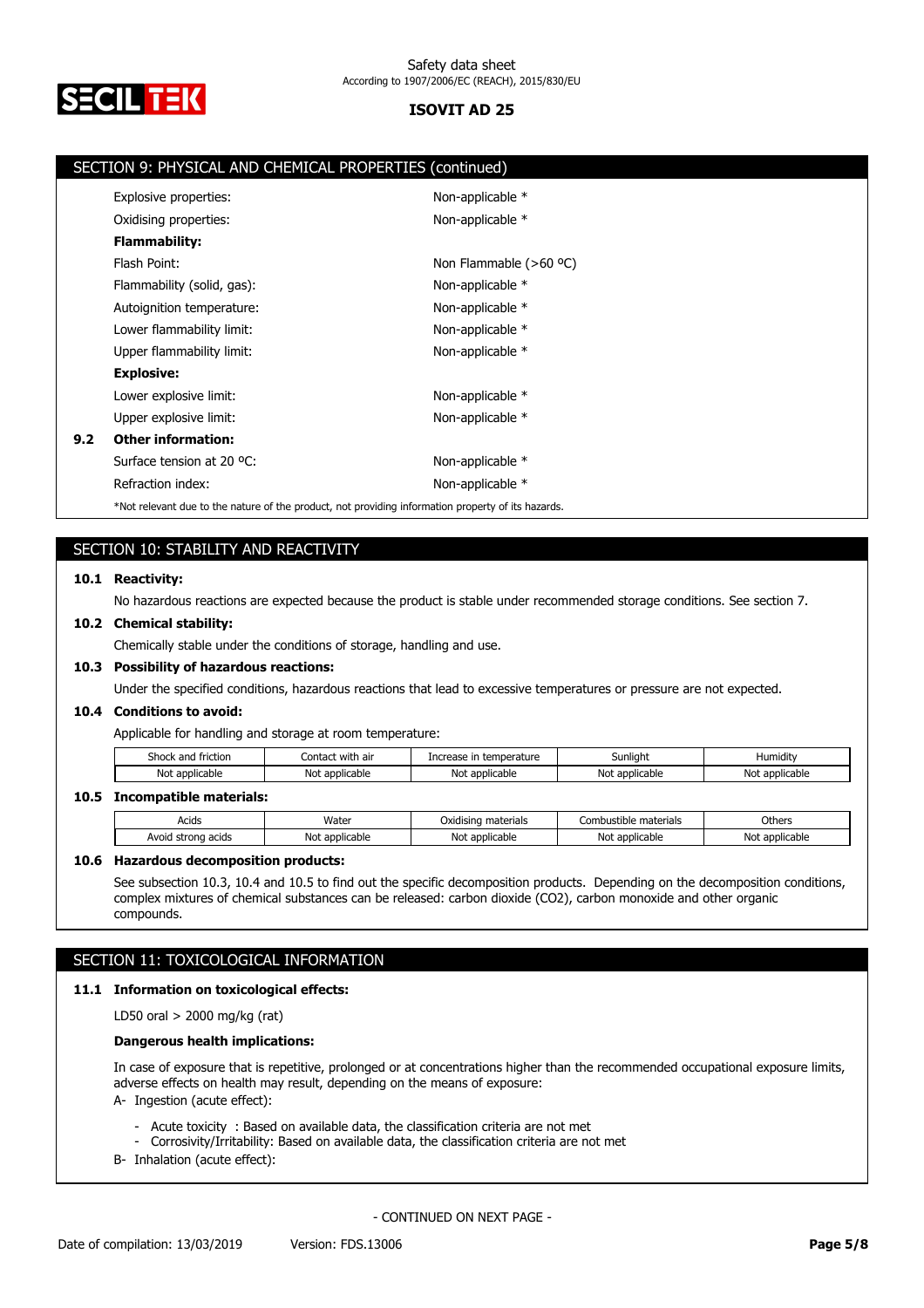

## SECTION 11: TOXICOLOGICAL INFORMATION (continued)

- Acute toxicity : Based on available data, the classification criteria are not met
- Corrosivity/Irritability: Based on available data, the classification criteria are not met
- C- Contact with the skin and the eyes (acute effect):
	- Contact with the skin: Based on available data, the classification criteria are not met
	- Contact with the eyes: Based on available data, the classification criteria are not met
- D- CMR effects (carcinogenicity, mutagenicity and toxicity to reproduction):
	- Carcinogenicity: Based on available data, the classification criteria are not met IARC: Non-applicable
	- Mutagenicity: Based on available data, the classification criteria are not met
	- Reproductive toxicity: Based on available data, the classification criteria are not met
- E- Sensitizing effects:
	- Respiratory: Based on available data, the classification criteria are not met
	- Cutaneous: Based on available data, the classification criteria are not met
- F- Specific target organ toxicity (STOT) single exposure:

Based on available data, the classification criteria are not met

- G- Specific target organ toxicity (STOT)-repeated exposure:
	- Specific target organ toxicity (STOT)-repeated exposure: Based on available data, the classification criteria are not met
	- Skin: Based on available data, the classification criteria are not met
- H- Aspiration hazard:

Based on available data, the classification criteria are not met

### **Other information:**

Non-applicable

### **Specific toxicology information on the substances:**

Not available

# SECTION 12: ECOLOGICAL INFORMATION

The experimental information related to the eco-toxicological properties of the product itself is not available

### **12.1 Toxicity:**

Not available

**12.2 Persistence and degradability:**

Not available

**12.3 Bioaccumulative potential:**

Not available

- **12.4 Mobility in soil:** Not available
- **12.5 Results of PBT and vPvB assessment:** Product fails to meet PBT/vPvB criteria

**12.6 Other adverse effects:**

Not described

# SECTION 13: DISPOSAL CONSIDERATIONS

### **13.1 Waste treatment methods:**

| Code     | Description                                                      | Waste class (Regulation (EU) No<br>1357/2014) |
|----------|------------------------------------------------------------------|-----------------------------------------------|
| 08 01 12 | I waste paint and varnish other than those mentioned in 08 01 11 | Non dangerous                                 |

**Type of waste (Regulation (EU) No 1357/2014):**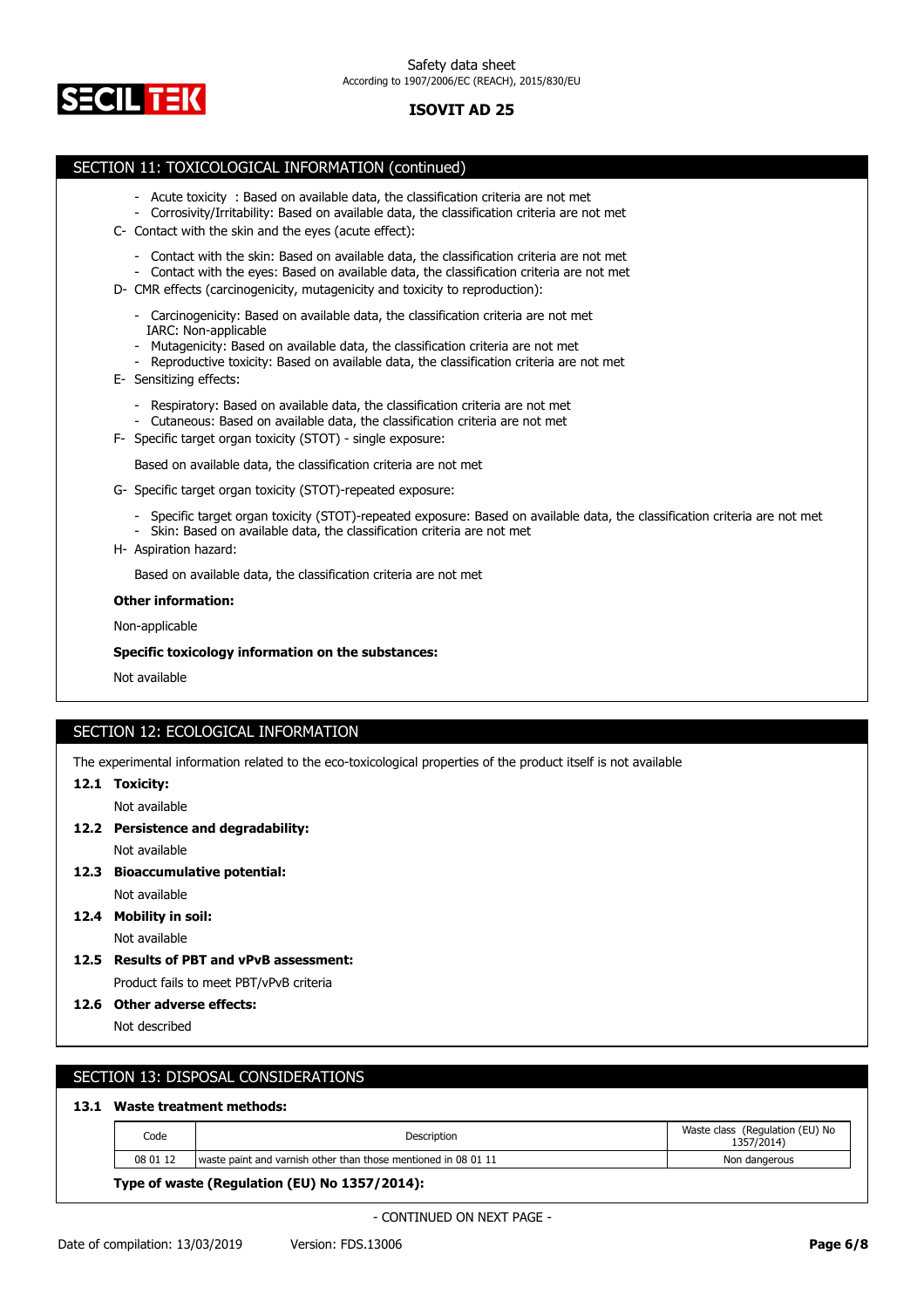

## SECTION 13: DISPOSAL CONSIDERATIONS (continued)

# Non-applicable

# **Waste management (disposal and evaluation):**

Consult the authorized waste service manager on the assessment and disposal operations in accordance with Annex 1 and Annex 2 (Directive 2008/98/EC). As under 15 01 (2014/955/EC) of the code and in case the container has been in direct contact with the product, it will be processed the same way as the actual product. Otherwise, it will be processed as non-dangerous residue. We do not recommended disposal down the drain. See paragraph 6.2.

### **Regulations related to waste management:**

In accordance with Annex II of Regulation (EC) No 1907/2006 (REACH) the community or state provisions related to waste management are stated

Community legislation: Directive 2008/98/EC, 2014/955/EU, Regulation (EU) No 1357/2014

# SECTION 14: TRANSPORT INFORMATION

This product is not regulated for transport (ADR/RID,IMDG,IATA)

# SECTION 15: REGULATORY INFORMATION

# **15.1 Safety, health and environmental regulations/legislation specific for the substance or mixture:**

Candidate substances for authorisation under the Regulation (EC) No 1907/2006 (REACH): Non-applicable

Substances included in Annex XIV of REACH ("Authorisation List") and sunset date: Non-applicable

Regulation (EC) No 1005/2009, about substances that deplete the ozone layer: Non-applicable

Article 95, REGULATION (EU) No 528/2012: Non-applicable

REGULATION (EU) No 649/2012, in relation to the import and export of hazardous chemical products: Non-applicable

### **Seveso III:**

Non-applicable

**Limitations to commercialisation and the use of certain dangerous substances and mixtures (Annex XVII REACH, etc ….):**

Non-applicable

### **Specific provisions in terms of protecting people or the environment:**

It is recommended to use the information included in this safety data sheet as a basis for conducting workplace-specific risk assessments in order to establish the necessary risk prevention measures for the handling, use, storage and disposal of this product.

## **Other legislation:**

The product could be affected by sectorial legislation

# **15.2 Chemical safety assessment:**

The supplier has not carried out evaluation of chemical safety.

# SECTION 16: OTHER INFORMATION

### **Legislation related to safety data sheets:**

This safety data sheet has been designed in accordance with ANNEX II-Guide to the compilation of safety data sheets of Regulation (EC) No 1907/2006 (Regulation (EC) No 2015/830)

**Modifications related to the previous Safety Data Sheet which concerns the ways of managing risks.:** Non-applicable

### **Texts of the legislative phrases mentioned in section 3:**

The phrases indicated do not refer to the product itself; they are present merely for informative purposes and refer to the individual components which appear in section 3

## **CLP Regulation (EC) No 1272/2008:**

Non-applicable

#### **Classification procedure:**

Non-applicable